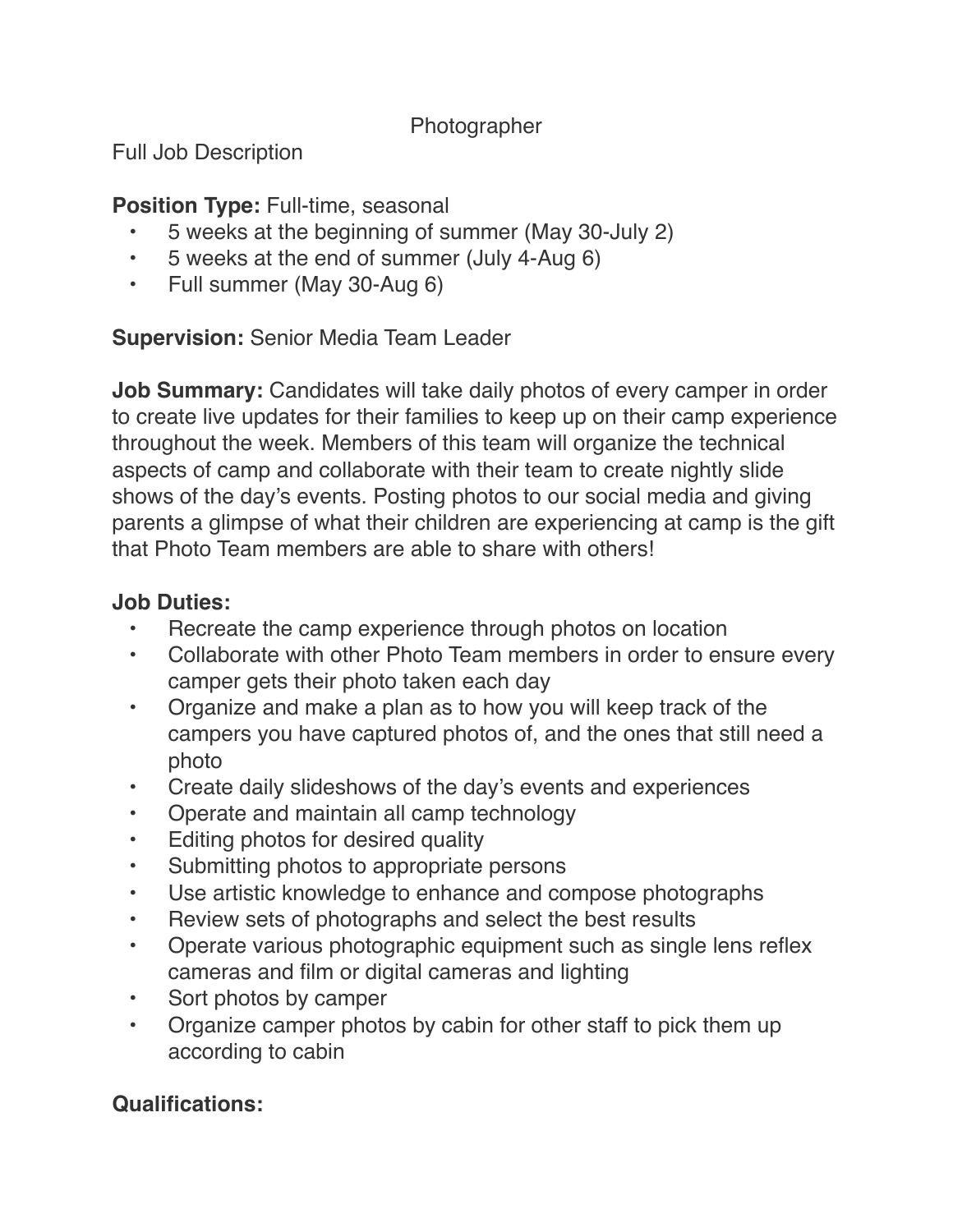- Previous experience with photography
- Ability to demonstrate professional photography skills
- Knowledge of photography techniques
- Proficiency with photo editing software and camera equipment

### **Required Skills:**

- **Organization**
- Time management
- Multi-tasking
- Self-initiation
- Teamwork and collaboration
- Strong creative presence and artistic flair
- Able to stand and move around for long periods at a time
- Flexibility in schedule
- Beautiful photos

### **Pay and Benefits:**

- Starting at \$175/week and up based on experience and tenure with Camp Blessing Texas
- Free room and board during while working
- Creating professional networking with college students from across the Country

All successful candidates must be able to pass a background check and will be required to complete a staff training and orientation program.

#### **If you are interested in this position, please follow these next steps to apply:**

First, create an account if you do not currently have one.

### **Steps to creating an account:**

- Go to www.campblessing.org
- Click "Get Involved"
- Click "Apply Now"
- Click Create an Account
- Follow the directions to fill out all the important information for the primary contact- **make sure you enter your birthdate**

# **Application:**